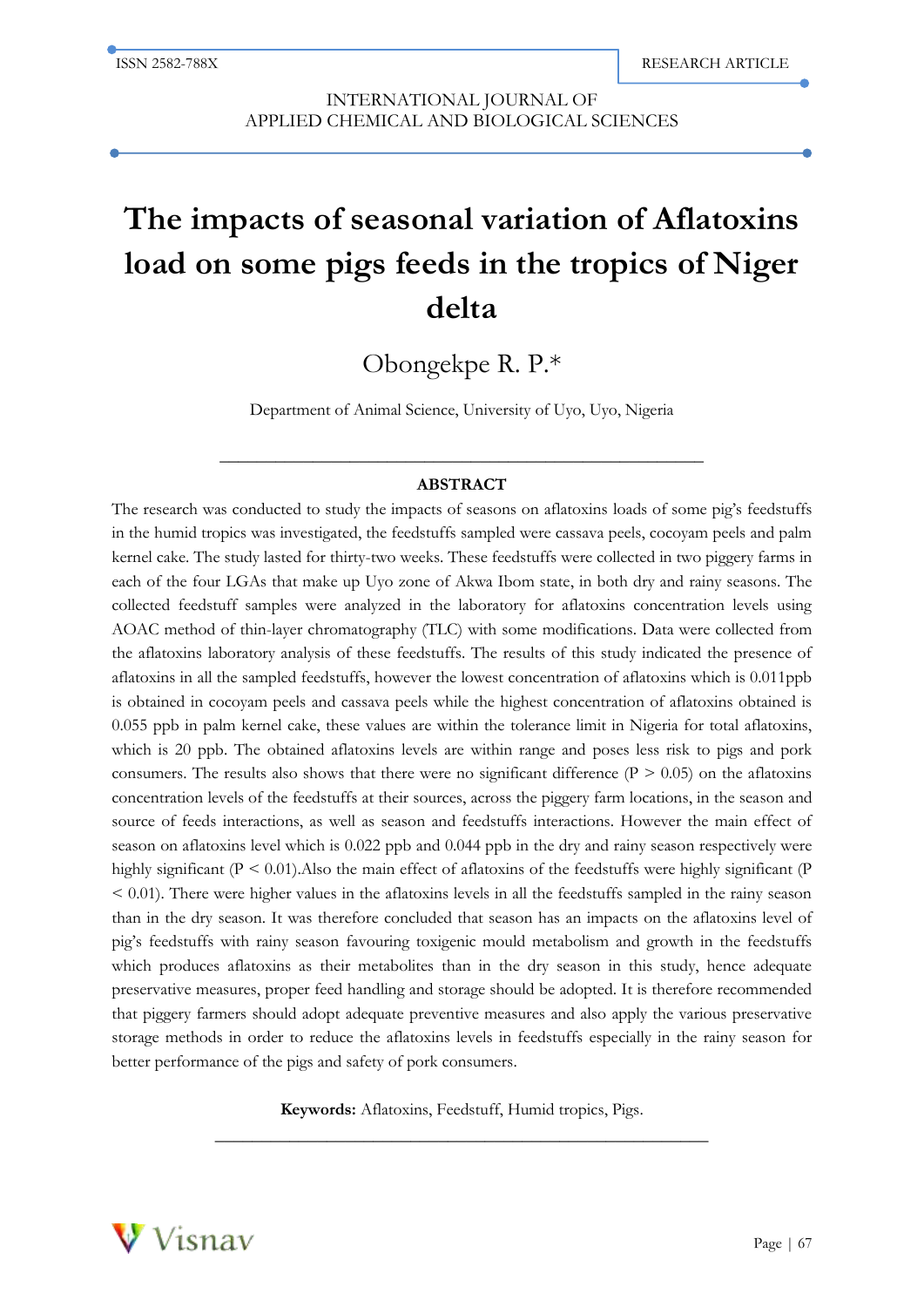# **1. INTRODUCTION**

The high cost of feed remains the greatest challenge to livestock production particularly monogastric animals in Nigeria. Grains which form bulk of concentrate feed are in short supply and expensive. Moreover, the price of animal protein concentrate has risen astronomically. In Nigeria, cereal grains are in high demand and its production has never been adequate to meet the needs of the increasing population; consequently there is little or no excess grains for livestock feeding. Adesehinwa *et al*. [1-2] stated that the use of alternative feedstuffs such as cassava peels, brewer spent grains, palm kernel cake and bambara nut waste in feeding pigs is a way of reducing the cost of pork production. These feedstuffs are procured and stored for a given period of time with different handling and storage techniques before feeding them to the pigs. Within this period of storage and handling, the feedstuffs may be exposed to mould infestation and the resultant aflatoxins contamination [3]. Henry (2009) [4] stated that poor handling and storage of feedstuffs adversely affect the quality and the nutrients supplied by the feedstuffs to the animals [5]. Pig farmers may be feeding their pigs with mould contaminated feedstuffs without knowing that such feedstuffs are contaminated.

Aflatoxicosis in pigs reduces feed intake, reduce weight gain, reduce growth rate, immunosuppressive including antibody and interleukin production, causes liver damage and hemorrhage [6, 7, 8, 9]. Earlier reports [2, 10] state that a major solution to the problem of rising costs, scarcity of energy and protein sources for monogastrics is to seek for new and non-conventional feed resources which are able to replace a certain percentage proportion of the known conventional feedstuffs without any deleterious effect on the animal performance. Esonu *et al*. (2001) [11] indicated that such substitute which have been successfully used to replace the conventional feedstuffs are brewer spent grains, stem/tuber residues and cereal by-products such as wheat offal, rice bran, maize bran as well as bambara nut waste and cassava or yam peels.

Onyimonyi and Ugwu [2, 12] had studied the feeding value of such non-conventional feed resources as palm kernel cake, bambara nut offal, rice husk and cassava peels, and that they can be utilized in supplementing a given portion of the conventional feedstuffs. Onyimonyi and Ugwu (2007) [12] further noted that these non-conventional feeding stuffs are commonly found in the South Eastern Nigeria. These alternative feedstuffs have proved valuable in supporting the performance of livestocks and poultry and that by utilizing them in ration formulation, it will go a long way in reducing the demand and cost of conventional feedstuffs, which greatly increases the total cost of pork production [13]. Pigs are known to be highly prolific and very efficient in converting feed nutrients into high quality animal protein [14]. Adesehinwa (2008) [1] stated that pigs are used to convert a variety of feeds into meat for human consumption. The supply of animal protein by pigs is limited by many factors among which are inadequate nutrition and feeding; poor breeding stocks, poor management practices and housing; disease prevention and control in pig production [15, 2].

Pitt and Miscamble [16] defined mycotoxins as toxic secondary metabolites produced by micro-organisms of the fungus kingdom commonly known as moulds. Some studies reported the ability of moulds to produce toxins potentially dangerous to man and animals are common and widespread [17]. Odoemela and Osu, (2008) [18] reported that toxigenic moulds have been found during growth, harvest and storage of different foods and feeds and other agricultural produce. There are five major agriculturally

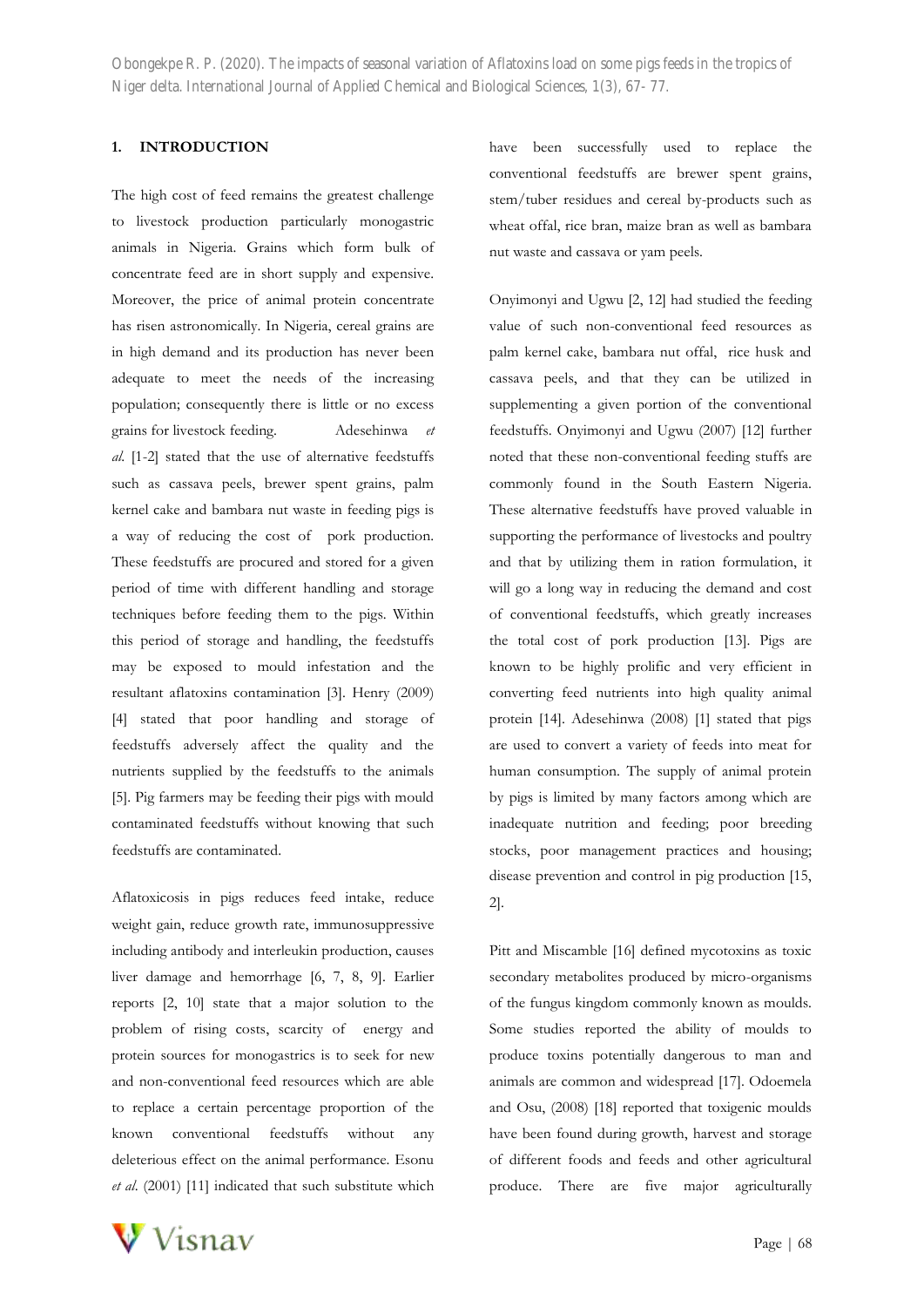important fungal toxins of economic importance namely; aflatoxins, deoxynivalenol, ochratoxin, zearalenone and fumunism, which are produced by fungi invasion of agricultural produces and feed ingredients under favourable conditions of temperature (25 - 30oc) and relative humidity of above 80% [19-20].The moulds contaminate a large number of dietary staples and agricultural produce such as rice, corn, cassava, peanuts and spices, while noting that humans and animals are exposed to aflatoxins by consuming contaminated foods and feeds [21]. These fungal metabolites which when ingested, inhaled or absorbed through the skin causes lowered performance, sickness or eventually death in both animals and humans [22, 23].

Several moulds and yeast species were isolated from grains with Fusarium verticilloides and Aspergillus flavus having the highest frequency of occurrence of 39.1% and 22.3%, respectively [24]. Moulds have the potentials of forming aflatoxins and trichothecenes in grains, peanuts, cottonseed and other agricultural products [24]. The Aspergillus spp. produces aflatoxins [25]. The high incidence of mycotoxins contamination could be due to physical status of grains, the moisture content, temperature, oxygen and the amount of carbon (iv) oxide in the atmosphere [26]. These factors are reported to influence the rate of infestation and proliferation of moulds in agricultural produce and grains, especially under storage condition.

In respect to climate, two studies by [27], suggest that aflatoxins are expected to spread and become more problematic with future climate conditions [18, 24]. There are many climatic reasons for an increase in aflatoxins, including an increase in temperature, humidity, moisture and rainfall [27].

Studies suggested that due to a rise in extreme temperatures, many countries in these regions that are currently susceptible to drought, such as sub-Saharan Africa, Asia and Latin America, may actually see a decrease in aflatoxins due to lower crop yields [27, 28]. Also, an increase in temperature could lead to an increase in plant stress and an increase in the number of plants that are more susceptible to disease, which might suggest that the crops that are grown in developing countries are even more prone to containing aflatoxin-producing fungus. The aflatoxins are lightly to occur in field stressed crops than the un stressed crops [29].

Climate change may also influence the impact of aflatoxins contamination in temperate climates. In the studies [27], they stated that the two climate variables that are important predictors of aflatoxins are warm night temperatures and precipitation immediately before or during the harvest. Precipitation prior to a harvest increases the water content in crops, which means that it is much more difficult to keep crops dry or free of fungal growth. Further, warm night temperatures allows for greater insect activity, which could increase the spread of fungus. As such this study is aimed at investigating the impacts of seasonal variation of aflatoxins loads on some pig's feeds in the tropics in Niger Delta.

#### **2. MATERIALS AND METHODS**

#### **2.1. Location of study**

The experiment was conducted at the Swine unit of the Teaching and Research Farm, University of Uyo, Uyo, Akwa Ibom State. Akwa Ibom state is in Nigeria. It is located in the coastal southern part of the country, lying between latitudes 40321N and 50331N, and longitudes 70251E and 80251E. The state is located in the south-South geographical zone, and is bordered on the east by Cross River State, on the west by Abia State, and on the south by Atlantic Ocean and the southmost tip of Cross Rivers State.

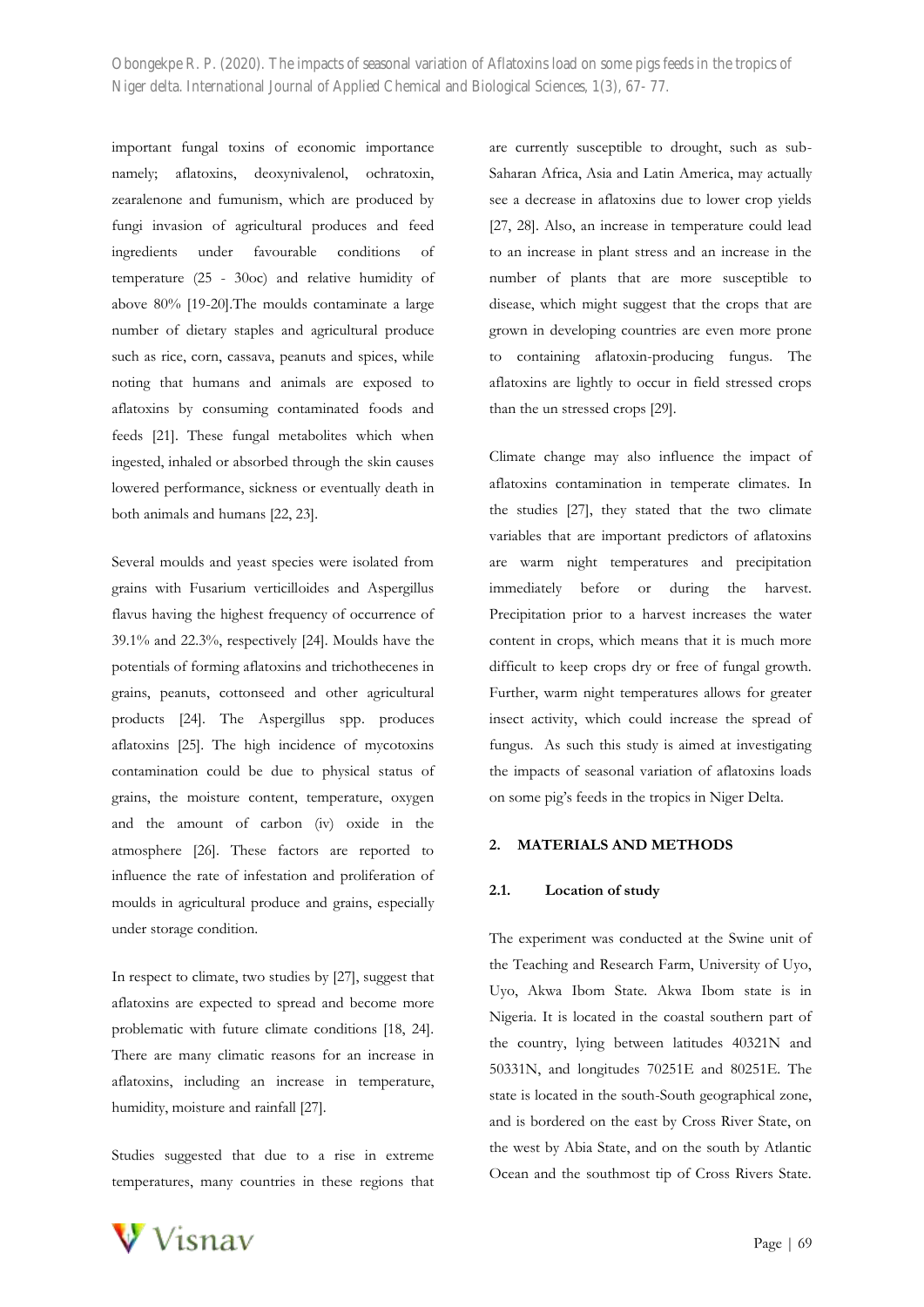| <b>Feedstuffs</b> | <b>Source</b>     | <b>Aflatoxin level (ppb)</b> | <b>P-value</b>      |
|-------------------|-------------------|------------------------------|---------------------|
|                   | Itu               | $0.032 \pm 0.003$            |                     |
| Cassava peels     | <b>Ibiono</b>     | $0.042 \pm 0.002$            | $0.157^{NS}$        |
| Cocoyam peels     | Ibesikpo          | $0.031 \pm 0.001$            | 0.522 <sup>NS</sup> |
|                   | Itam Mkt.         | $0.033 \pm 0.003$            |                     |
| Palm kernel cake  | Akpan oil mills   | $0.034 \pm 0.002$            | 0.283 <sup>NS</sup> |
|                   | Johnson oil mills | $0.031 \pm 0.003$            |                     |

The climate of the study area is tropical with relative humidity ranging from 60 to 90 %. The average diurnal minimum temperature ranges from 22oC to 24.7oC while the average maximum temperature ranges from 33oC to 37oC [30]. The annual rainfall ranges from 1680 to 1700 mm [31], while the natural day length for Uyo is between 12 and 13 hours [30]. The rainy season is between April and October and the dry season is between November and March Feedstuff samples were collected at their major sources and from those stored in the piggery farms for pig feeding, both in the dry and rainy season; mainly in December to January for the dry season and June to July for the rainy season, this is to evaluate the effect of seasons on aflatoxins level i.e. mould contamination in the various feedstuffs used in feeding pigs by piggery farmers. The study lasted for thirty two weeks from December, 2019 - July, 2020.

#### **2.2. Experimental Materials**

The experimental materials were the feedstuffs used by pig farmers in feeding pigs in Uyo zone. Some of the major feedstuffs used to feed pigs in the piggery farms are cassava peels, cocoyam peels and palm kernel cake. Others include yam and potatoes peels, plantain leaves and its peels, food reminants and crop residues. These materials were gotten around the local government areas around Uyo zone Akwa Ibom State. These are the major sources of these feedstuffs from where the piggery farmers buy their feedstuffs directly or indirectly from local traders.

#### **2.3. Experimental Procedure**

Four pig farms were randomly selected in four local government areas in Uyo zone which are Itu, Ibesikpo, Ibiono and Uran. Feedstuff samples were collected from their major sources from where the

| Feedstuffs       | Location (Piggery farms) |       |       |       |                      |
|------------------|--------------------------|-------|-------|-------|----------------------|
|                  | A                        | B     |       | D     | P-value              |
| Cassava peels    | 0.048                    | 0.041 | 0.036 | 0.032 | $0.424$ NS           |
| Cocovam peels    | 0.033                    | 0.034 | 0.034 | 0.03  | $0.532 \text{ NS}$   |
| Palm kernel cake | 0.034                    | 0.029 | 0.029 | 0.032 | 0.4005 <sup>NS</sup> |

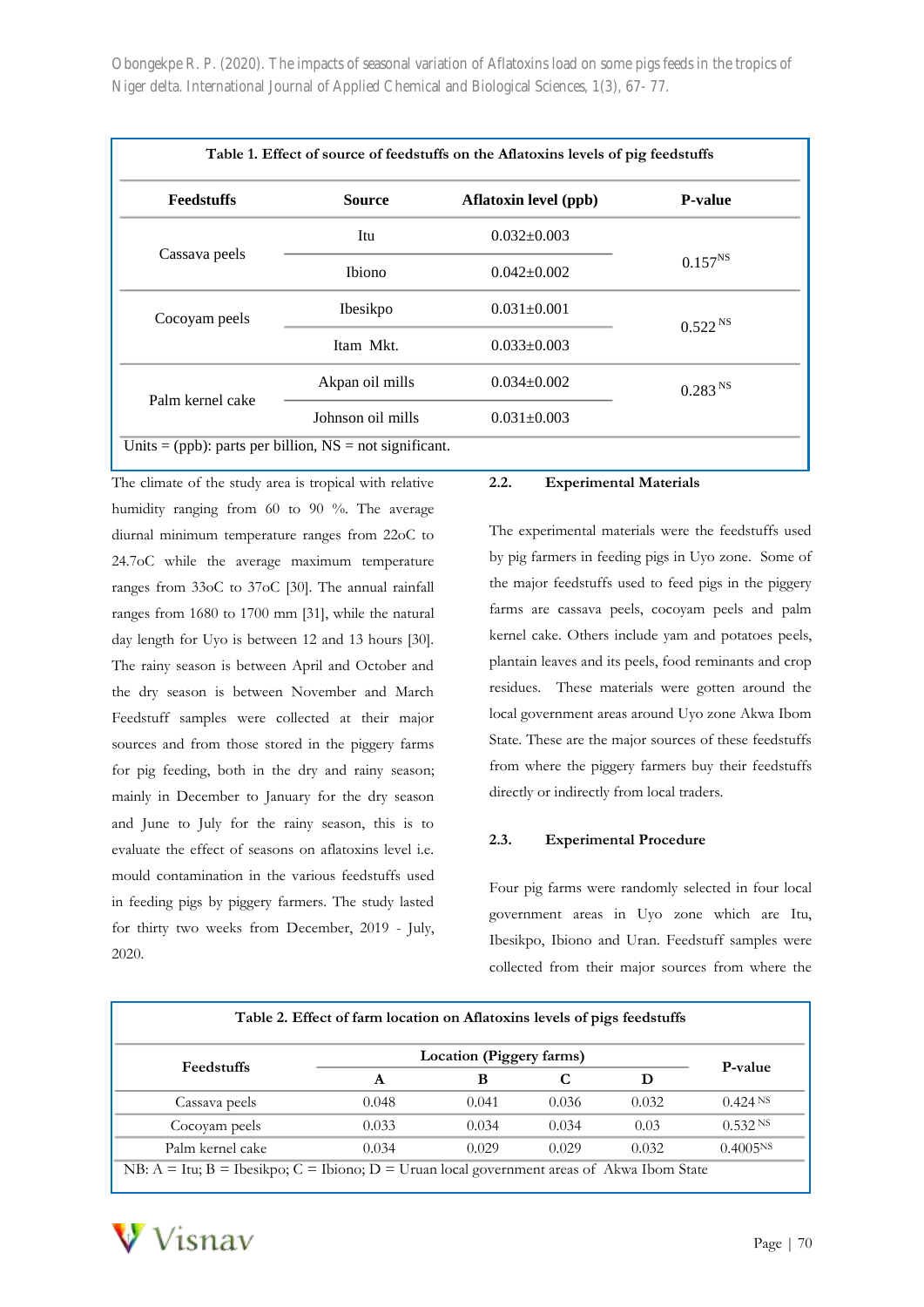| Table 3. Main effect of season on Aflatoxins levels of pig feedstuffs                                               |               |                    |            |                 |  |  |
|---------------------------------------------------------------------------------------------------------------------|---------------|--------------------|------------|-----------------|--|--|
|                                                                                                                     | <b>Season</b> |                    | <b>SEM</b> | <b>P</b> -value |  |  |
|                                                                                                                     | Dry           | Rainy              |            |                 |  |  |
| <b>Aflatoxins levels</b>                                                                                            | 0.036a        | 0.054 <sup>b</sup> | 0.003      | $0.001**$       |  |  |
| a, b means in the same row with different superscripts differ significantly ( $P < 0.01$ ), SEM = Standard error of |               |                    |            |                 |  |  |

mean, units = (ppb) parts per billion,  $** = (P < 0.01)$ .

pig farmers used to source/purchase these feedstuffs. Samples were also collected from the farm feed stores. This was to determine the possible source of contamination of these feedstuffs, whether at source or farm store. The feedstuff samples were taken to the Department of Biochemistry Laboratory, University of Uyo, Uyo for aflatoxins level analysis. Before the laboratory testing, the feedstuff samples were milled, to a uniform 0.05 mm particle size [32].

# **2.4. Sample Preparation**

An electronic scale G & G JJ 300 with capacity of  $300$  grams ( $d = 0.01g$ ) was used to weigh out 5 grams of each of the feedstuff samples, after they were milled with an electric blender. After the milling of each of the samples, the blender was washed and allowed to dry before being used to mill another feedstuff sample. The milled feedstuff samples were put in plastic bottles, covered and kept in a cool dry place. The bottles are labeled accordingly.

#### **2.5. Experimental Design**

The experiment was carried out using a least square analysis in a randomized complete block design (RCBD).

# **2.6. Data Collection**

Data were obtained from the aflatoxins laboratory analysis of the sampled pig feedstuffs, while data on the feedstuffs handling, storage and mould preventation methods adopted in the pig farms were obtained using a structured questionnaire. The questionnaire was validated by two experts in instrument measurement and evaluation from University of Uyo, Uyo. Each piggery farmer in the sampled pig farms in each of the six local government areas that constitute Uyo zone was given a questionnaire to fill and in cases where a question is not understood by the pig farmer, the researcher explained. The completed questionnaires were retrieved after the pig farmer has responded or collected at a later date by the researcher.

| Table 4. Effect of feedtypes on Aflatoxins level of pig feedstuffs                                           |                   |                       |                       |  |  |  |
|--------------------------------------------------------------------------------------------------------------|-------------------|-----------------------|-----------------------|--|--|--|
| Feedstuffs                                                                                                   | Source            | Aflatoxin level (ppb) | P-value               |  |  |  |
|                                                                                                              | Itu               | $0.032 \pm 0.003$     |                       |  |  |  |
| Cassava peels                                                                                                | <b>Thiono</b>     | $0.042 \pm 0.002$     | 0.157 <sup>NS</sup>   |  |  |  |
| Cocoyam peels                                                                                                | <b>Ibesikpo</b>   | $0.031 \pm 0.001$     | $0.522$ <sup>NS</sup> |  |  |  |
|                                                                                                              | Itam Mkt.         | $0.033 \pm 0.003$     |                       |  |  |  |
| Palm kernel cake                                                                                             | Akpan oil mills   | $0.034 \pm 0.002$     | $0.283$ NS            |  |  |  |
|                                                                                                              | Johnson oil mills | $0.031 \pm 0.003$     |                       |  |  |  |
| SEM = Standard error of mean, units = (ppb) parts per billion, $** = (P < 0.01)$ , CP = Cassava peels, BNW = |                   |                       |                       |  |  |  |

Bambara nut waste,  $PKC =$  Palm kernel cake,  $BSG =$  Brewer spent grains.

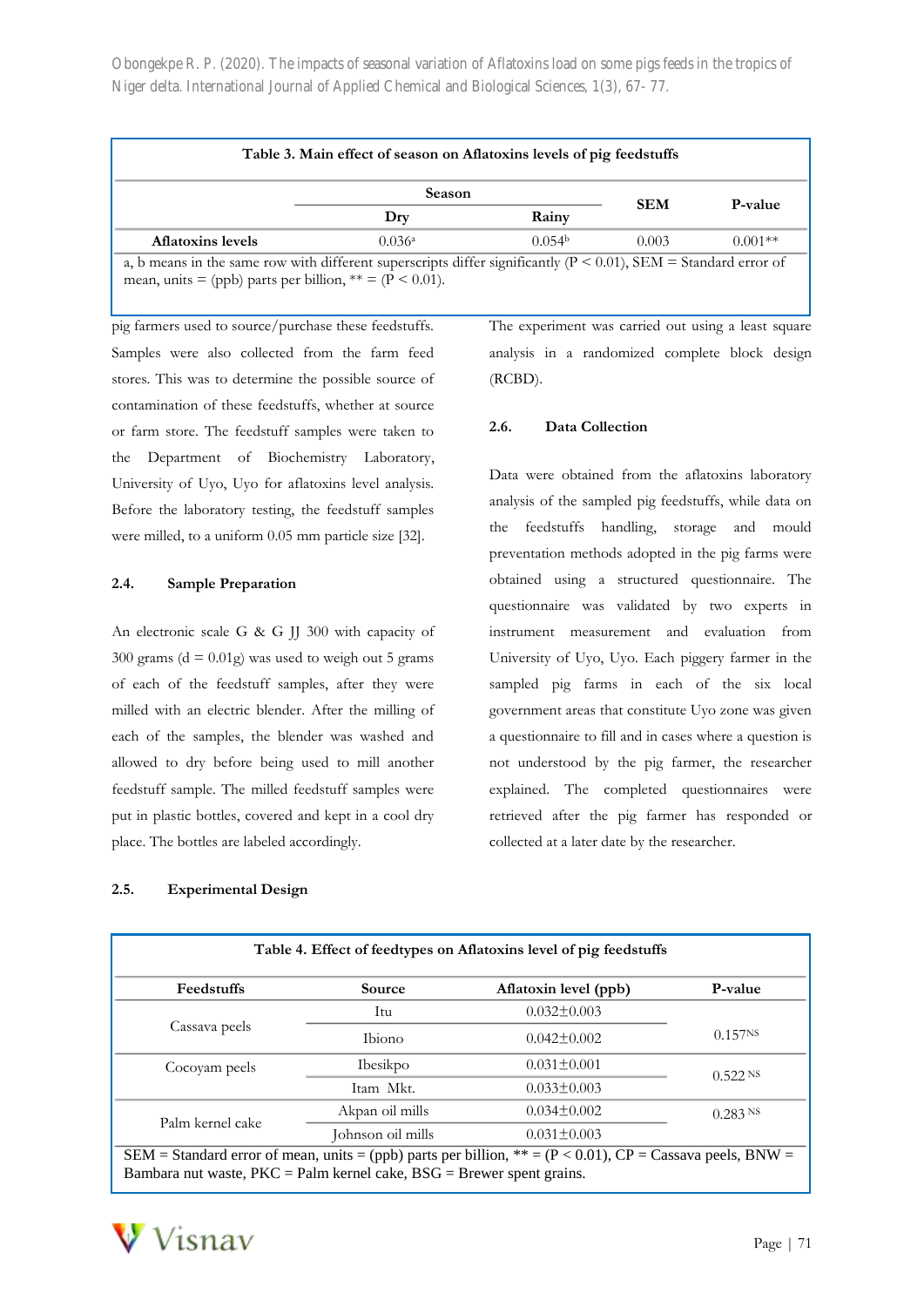|                   | <b>Season</b>       |                                |                |
|-------------------|---------------------|--------------------------------|----------------|
| <b>Feedstuffs</b> | Dry                 | Rainy                          | <b>P-value</b> |
| Cassava peels     | $0.020 \pm 0.002^b$ | $0.041 \pm 0.002$ <sup>a</sup> | $0.001**$      |
| Cocoyam peels     | $0.020 \pm 0.001^b$ | $0.045 \pm 0.001^a$            | $0.001**$      |
| Palm kernel cake  | $0.021 \pm 0.002^b$ | $0.043 \pm 0.002^a$            | $0.001**$      |

#### **2.7. Statistical Analysis**

The data obtained from this study for each individual feedstuff were analysed for effect of source, season, feedstuffs and farms location as well as the interaction effects of feedstuff and season, source and season and farm and season. Comparison among **3. RESULTS AND DISCUSSIONS**

The results of the effect of source of feedstuffs on the aflatoxins levels of pig feedstuffs is presented in Table 1. The results indicated that there were no significant ( $P > 0.05$ ) differences in the aflatoxin levels of feedstuffs due to source of obtaining them. These results are in agreement with the findings [33,

|                   |                    | <b>Season</b> |       |       |                      |
|-------------------|--------------------|---------------|-------|-------|----------------------|
| <b>Feedstuffs</b> | <b>Feed Source</b> | Dry           | Rainy | S.E.M | P-value              |
| Cassava peels     | Itu                | 0.016         | 0.04  | 0.036 | 0.570Ns              |
|                   | Ibesikpo           | 0.022         | 0.042 | 0.026 |                      |
| Cocoyam peels     | ItamMarket         | 0.018         | 0.044 | 0.003 | $0.910$ NS           |
|                   | Akpan Adem Market  | 0.02          | 0.048 | 0.002 |                      |
| Palm kernel cake  | Akpan oil mill     | 0.022         | 0.049 | 0.003 |                      |
|                   | Wilson oil mill    | 0.02          | 0.042 | 0.002 | 0.831 N <sub>S</sub> |

feedstuffs for aflatoxins level was carried out using analysis of variances (ANOVA) using Genstat computer package (Discovery edition 3). Significantly different means were separated using Duncan's New Multiple Range Test (Duncan, 1955). The results of the questionnaires responses of pig farmers were analyzed using descriptive statistics.

34, 18, 2], who reported the presence of aflatoxins in the range of between 28 - 46 ppb in all the feed and feedstuffs sampled in their respectives studies from the sources of feedstuffs. The results indicated that there were no significant  $(P > 0.05)$  differences in the aflatoxins levels of the sampled pig feeding stuffs as a result of farm locations in the six local government areas of Uyo zone. The numerically high presence of aflatoxins in brewer spent grains may be attributed to

| Table 7. Effect of feedstuff and season on the Aflatoxins levels of pig feedstuffs            |               |       |                         |                     |  |  |  |
|-----------------------------------------------------------------------------------------------|---------------|-------|-------------------------|---------------------|--|--|--|
|                                                                                               | <b>Season</b> |       | <b>P-value</b><br>S.E.M |                     |  |  |  |
| Feedstuff                                                                                     | Dry           | Rainy |                         |                     |  |  |  |
| Cassava peels                                                                                 | 0.021         | 0.04  | 0.003                   | 0.728 <sup>NS</sup> |  |  |  |
| Cocoyam peels                                                                                 | 0.02          | 0.048 | 0.003                   | 0.727 <sup>NS</sup> |  |  |  |
| Palm kernel cake                                                                              | 0.024         | 0.04  | 0.003                   | $0.728^{NS}$        |  |  |  |
| $S.E.M = standard error of mean, units = (ppb)$ : parts per billion, $NS = not significant$ . |               |       |                         |                     |  |  |  |

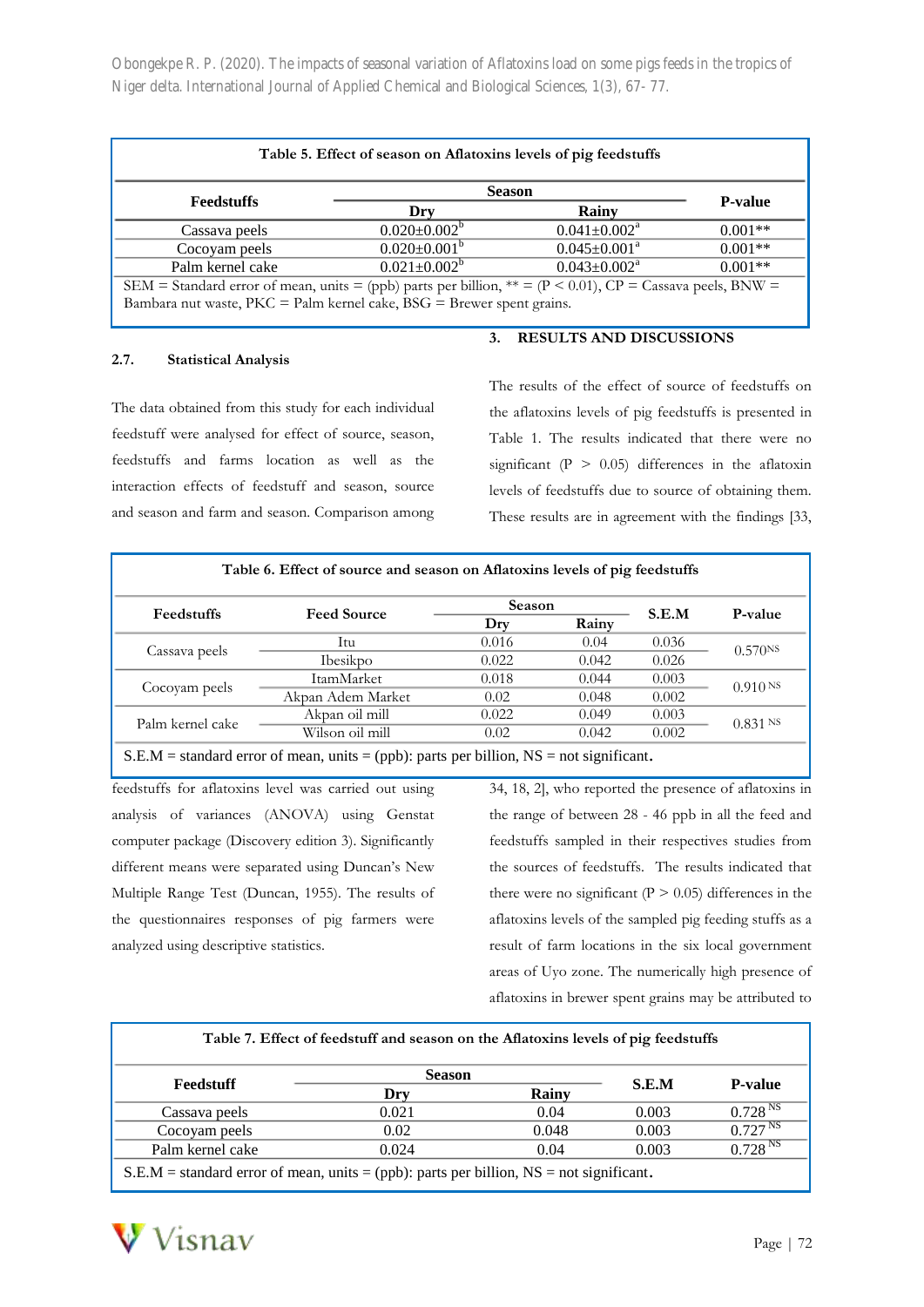its high sugar and nutrients contents [35] which supports toxigenic moulds metabolism. It is also used as a culture medium for mushroom production, while cassava peels have the least aflatoxins level across the pig farm locations, probably due to the presence of cyanogenic glucosides which produces hydrogen cyanide (HCN) [36, 1], that may have interfered and discouraged the growth and development of toxigenic moulds. The results of this study is in agreement [2] but was not in agreement with the findings of [18, 37] that there were significant ( $P \le$ 0.05) variations in the aflatoxins concentration levels with geographical locations, however this difference may be attributed to the similarity in the climatic/weather conditions of the different piggery farm locations in the areas sampled in this study.

In the dry season, aflatoxin levels were significantly lower than during the rainy season due to the weather conditions in the rainy season encourages toxigenic mould development [18, 23]. These are in support of the earlier findings [2, 29, 33, 37] who reported that aflatoxins concentration varies significantly (P < 0.05) with season, pointing out that wet season supports and encourages the growth and metabolism of toxigenic moulds which produces aflatoxins as metabolites.

The results indicated that there were highly significant ( $P < 0.01$ ) differences on the main effect of feedstuffs on aflatoxins levels of pig feedstuffs. Cocoyam peels have the lowest value of 0.030 ppb, Cassava peels 0.040 was and palm kernel cake have the value of 0.042 ppb. This high level of aflatoxins in palm kernel cake may be attributed to the rich sugar and nutrients it contains which supports toxigenic moulds metabolism (aflatoxins contamination), it is also used as a culture medium for mushroom production, while cocoyam peels have the least aflatoxins level across the pig farm locations, this low level of aflatoxins may be attributed to the

presence of cyanogenic glucosides which produces hydrogen cyanide (HCN) [1, 36] which interfere and may decourage the growth and development of toxigenic mould.

The results indicated that there were highly significant  $(P < 0.01)$  differences on the effect of season on aflatoxins levels of the sampled feedstuffs except for brewer spent grain that is significant ( $P <$ 0.05). Cassava peels had the values of 0.020 ppb and 0.041 ppb in the dry and rainy season respectively. Cocoyam peels has the values of 0.020 ppb and 0.045 ppb, also palm kernel cake has the values of 0.021 ppb and 0.043 ppb respectively in dry and rainy seasons, respectively. The result was in agreement with the findings of [2] and other research findings as already stated above.

Cassava peels sourced from Itu have aflatoxins concentration values of 0.016 ppb and 0.040 ppb in the dry and rainy season respectively, while the cassava peels sourced from Ibesikpo have the values of 0.022 ppb and 0.042 ppb in the dry andk rainy season respectively. Cocoyam peels sourced from Itam market have the values of 0.018 ppb and 0.044 ppb in the dry and rainy season respectively, while those sourced from Akpan Ndem market have the values of 0.020 ppb and 0.045 ppb in the dry and rainy season respectively. Also palm kernel cake sourced from Akpan oil mill have the values of 0.022 ppb and 0.049 ppb in the dry and rainy season respectively, while the palm kernel cake sourced from Wilson oil mill have the values of 0.020 ppb and 0.042 ppb in the dry and rainy season respectively. The result of the interaction of season and source of feedstuff indicated higher levels of aflatoxins concentrations at the sources of these feedstuffs in the rainy season than in the dry season, this further supports earlier findings that rainy season under which the identified conditions favourable for

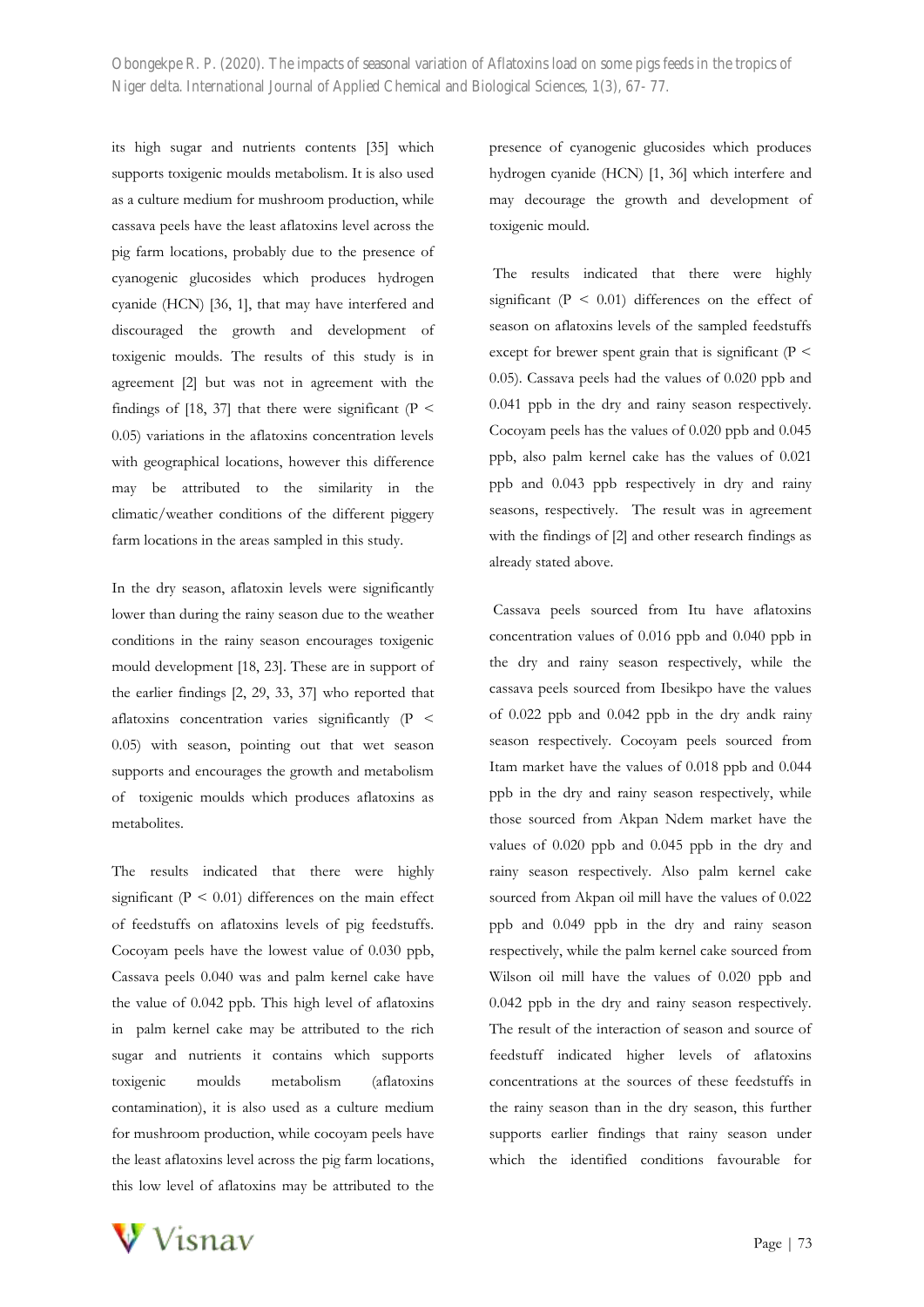aflatoxins production by toxigenic moulds is a common occurance [36, 33, 20, 24].

The results indicated that there were no significant (P > 0.05) difference in the interaction effect of feedstuffs by season on the aflatoxins levels of pig feedstuffs. It follows that cassava peels have the aflatoxins concentration level of 0.021 ppb and 0.040 ppb in the dry and rainy seasons respectively, cocoyam peels have aflatoxins concentration level of 0.020 ppb and 0.048 ppb in the dry and rainy season respectively, also palm kernel cake have aflatoxins concentration value of 0.024 ppb and 0.040 ppb in the dry and rainy season respectively The results of this study were in accordance with the findings of Jewers *et al*. (1986) and Ekwu (2014) [33, 2] who reported that the aflatoxins concentration varies with seasonal and geographical factors, it also supports the earlier work [33], who reported a seasonal peak in the occurance of mycotoxins especially aflatoxins, adding that wet harvest seasons contributes to high levels of aflatoxins. The result further collaborated the findings [24, 20, 29] and they indicated that relative humidity of 80% and above, drought stress, temperature range of 27°C and above as well as the rate of precipitation which are all seasonal elements influences the aflatoxins concentrations level as well as mould development and growth in substrates.

### **4. CONCLUSION**

This study was carried out to evaluate the impacts of season on aflatoxins loads of some pig's feedstuffs in the humid tropics in Niger Delta. The pigs feedstuffs are cassava peels, cocoyam peels and palm kernel cake are collected from two piggery farmers in each of the four LGAs that make up Uyo zone in both dry and rainy season. The study lasted for thirty-two weeks, the collected feedstuff samples were tested for aflatoxins concentration using AOAC method of thin-layer chromatography, the results from the study indicated the presence of aflatoxins in all the feedstuff samples analyzed. It was evident that the feedstuffs used in feeding pigs in Uyo zone of Akwa Ibom State have aflatoxins levels that are within the tolerable limit which 20 ppb i.e. safe as at present, however if unchecked prolonged consumption of large quantities of these feedstuffs with low level of aflatoxins by the pigs may lead to aflatoxins related intoxications in pigs and pork consumers [18]. It also indicated that season have an effect on the aflatoxins level of pig's feedstuffs, with rainy season having higher levels of aflatoxins concentration than the dry season. It also shows that the piggery farm locations, source of feedstuffs, the interaction of season, source of feed and piggery farm locations have no significant ( $P < 0.05$ ) difference on the aflatoxins levels.

From the results of this study, indicated the presence of aflatoxins in all the pig's feedstuffs sampled in this study. However this aflatoxins level is within the tolerable range  $( $20 \text{ppb}$ )$  at the moment, due to the fact that it cannot be totally eliminated, hence poses little or no health risks to pork consumers and pigs. But the key is to adopt measures that will keep it at this level or even below, in order to avoid the endangering of both animal and human health with high levels of aflatoxins. The results indicated that the level of aflatoxins varies with respect to the season, rainy season favour mould metabolism, growth and development and the corresponding aflatoxins production unlike in dry season. Hence adequate measures should be adopted in this season to check mate aflatoxins loads of feed ingredients and feeds.

It is therefore suggested that regular survey of aflatoxins loads and exposure of pigs and pork consumers be investigated at regular intervals such as bi-annually to monitor and safeguard livestock

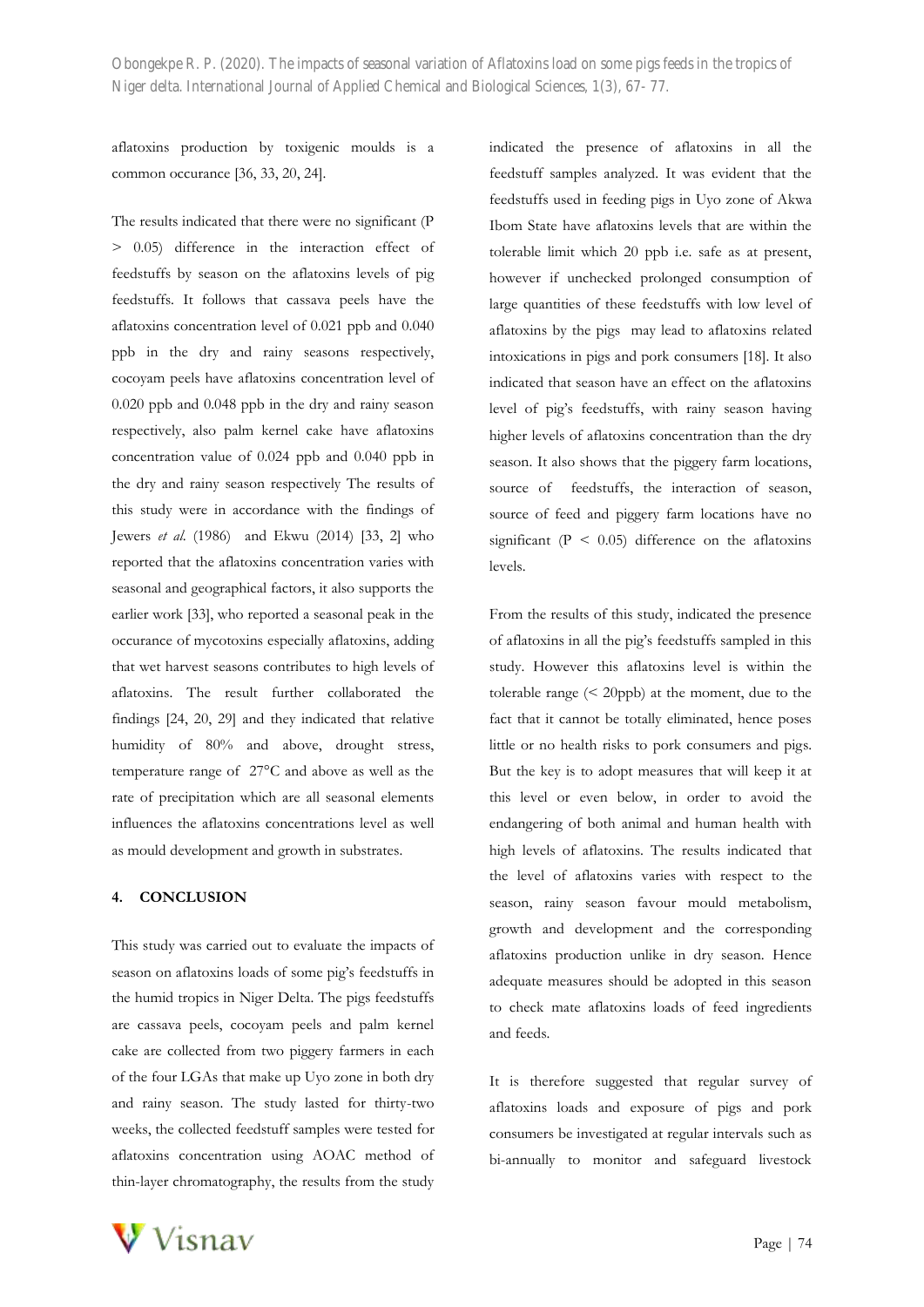production as well as public health. The followings are therefore recommended:

- i. Piggery farmers should be sensitized through worshops and seminars on the effects of feeding mould contaminated diets to pigs, while noting that humans i.e. pork consumers are at health risk and in the receiving end.
- ii. More awareness should be created and piggery farmers should be encouraged to used mycotoxin binder and deactivator/adsorbent in pig rations formulation, as a safety measures.
- iii. Improvement on the feeds storage methods such as using plastic airtight drums with cover to avoid absorption of moist, or by using rice husk and ash to cover the surface of the feedstuffs in order to reduce microbial or fungi contamination and growth.
- **iv.** Crop farmers should timely harvest and dry cereal grains before storage as improperly dried grains will support mould growth and development with 18 % moisture level.

# **5. ACKNOWLEDGEMENT**

NA

#### **6. CONFLICT OF INTEREST**

The authors have declared that there is no conflict of interest.

# **7. SOURCE/S OF FUNDING**

No source of funding

#### **8. REFERENCES**

1. Adesehinwa, A. O. K. (2008). Energy and Protein Requirements of Pigs and the Utilization of Fibrous Feedstuffs in Nigeria: A Review.

African Journal of Biotechnology.; **7**(*25*):4798 - 4806.

- 2. Ekwu, U. O. (2014). Effect of season on Aflatoxins load of selected feedstuffs for Pigs in Humid Tropics. Nigerian Journal of Agriculture.; **2**:1-110.
- 3. Osweiler, G. D. (2006). Occurrence of Mycotoxins in Grains and Feeds. In: Straw BE, Zimmerman JJ, D'Allaire S, Taylor DJ, eds. Diseases of Swine. 9th ed. Oxford, England: Blackwell Publishing Ltd; 915 – 929.
- 4. Henry, M. H. (2009). Mycotoxins in Feeds: CVM's Perspective. United States Food and Drug Administration Website, retrieved at [http://www.fda.gov/AnimalVeterinary/Product](http://www.fda.gov/AnimalVeterinary/Products/AnimalFoodFeeds/Contaminants/ucm050974) [s/AnimalFoodFeeds/Contaminants/ucm050974](http://www.fda.gov/AnimalVeterinary/Products/AnimalFoodFeeds/Contaminants/ucm050974) .htm on accessed 29th September, 2020.
- 5. Akbar, P. and Majid, T. (2010). The Effect of Aflatoxin Levels on Milk Production, Reproduction and Lameness in High production Holstein Cows; African Journal of Biotechnology.; **9**(*46*): 7905 - 7908.
- 6. Creppy, E. E. (2002).Update of Survey, Regulation and Toxic Effects of Mycotoxin in Europe. Toxicology Letter.; **127**:19 - 28.
- 7. Carvajah, M., Rojo, F., Mendez, I. and Bolanos, A. (2003). Aflatoxin B1 and Its nterconverting Metabolites Aflatoxicol in Milk: The situation in Mexico. Food Additional Contamination.; **20**: 1077-1086.
- 8. Lu, F. C. (2003). Assessment of Satety/Risk vs Public Health Concerns: Aflatoxins and Hepatocarcinoma. Environmental Health Preview Medicine.;7: 235 - 238.
- 9. Sun, C, A. and Chen, C. J. (2003). Aflatoxininduced Hepatocarcinogenesis: Epidemiological Evidence and Mechanistis Considerations. Journal of Medical Science.; **23**: 311 - 318.
- 10. Onyimonyi, A. E. and Onukwufor, J. O. (2003). Effect of Toasted Bambara Waste (TBW) on the

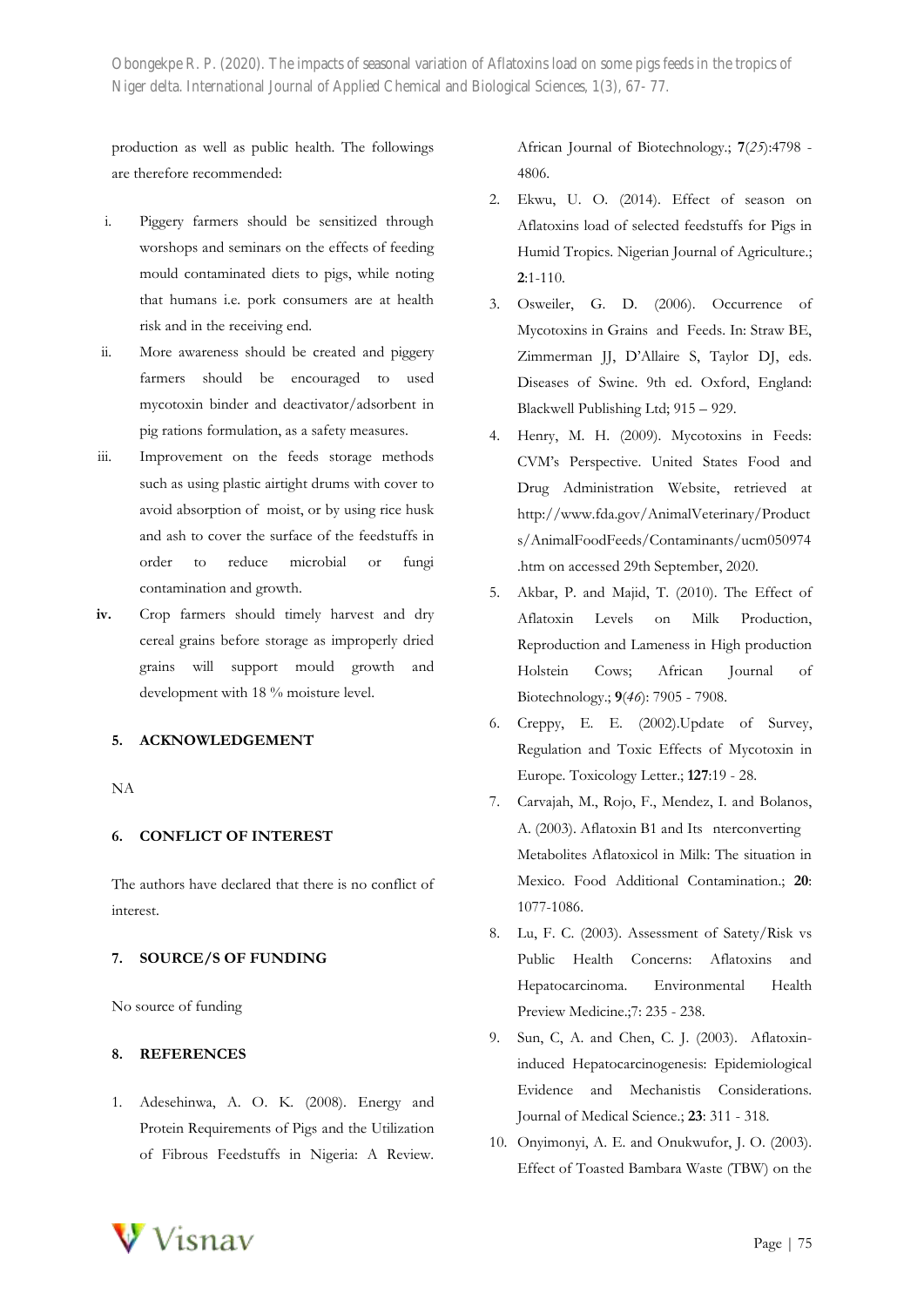Performance of Growing Pullets. Proceeding of the 28th Annual Conference of Nigerian Social Animal Production (NSAP), 237 - 239.

- 11. Esonu, B. O., Iheukwumere, O. O., Emenalom, M. C., Uchegbu, O. and Etuk, E. B. (2001). Performance, Nutrient Utilization and Organ Characteristics of Broilers. Feed Research for Rural Development.; **14**: 1 - 5.
- 12. Onyimonyi, A. E and Ugwu, S.O.C. (2007). Performance of Laying Hens fed varying Dietary Levels of Bambara (Voandzeia subterrenea Thouars) Offals. International Journal of Poultry Science.; 6: 223 - 226.
- 13. Babatunde, B. B. and Hamzat, R. A. (2005). Effect of Feeding Graded Levels of Kolanut Husk Meal on the Performance of Cockerels. Journal of Animal Production.; **32** (*1*): 61 - 66.
- 14. Serres, H. (1992). Manual of Pig Production in the Tropics. CAB International, Wallingford.
- 15. Holness, D. H. (1991). Pigs: The Tropical Agriculturists. CTA/ Macmillan Educational Ltd., London.
- 16. Pitt, J. I. and Miscamble, B. F. (1995). Water Relations of Aspergillus flavus and closely related Species. Journal Food Protein.; **58**: 86 - 90.
- 17. Awan, J. A. (2001). Fungal Food Poisoning Element of Food Borne Diseases. Institute of Management and Technology, Enugu State.
- 18. Odoemelam, S. A and Osu, C. I. (2008). Aflatoxin B1 contamination of some edible grains marketed in Nigeria. E-journal of Chemistry.; **6** (*2*): 308 – 314.
- 19. Abarca, M. L., Accensi, F., Bragulat, M. R, and Cabanes, F. J. (2001). Current Importance of Ochratoxin: A producing Aspergillus Spp. Journal Food Protein.; **3**: 256 - 258.
- 20. Gilbert, J and Vargas, E. A (2003). Journal of Toxicology.; **22**: 381.
- 21. Farombi, E. O. (2006). African Journal of Biotechnology.; **5**(*1*): 00-01.
- 22. Kuilman, M. E., Maas, R. F. M., Judah, D. J. and Fink-Gremmel, J. (1998). Bovine Hepatic Metabolism of Aflatoxin B1. Journal of Agricultural Food Chemistry.; **46**: 2707 - 2713.
- 23. CAST (Council for Agricultural Science and Technology) (2003). Mycotoxins: Risks in Plant, Animal and Human Systems. Task Force Report No. 139. Ames Iowa.
- 24. Atanda, O. O., Raji, O. and Areyenu, S. (2008). Ochratoxin a contamination of Cereal and Legumes Grains in South Western Nigeria. Nigerian Journal of Mycology.; **2**, No:*1*.
- 25. Adam, C. (2000). Origin and Control of Mycotoxins : Kemin Europa NV Milling Flour and Feed Magazine.
- 26. Sashidhare, R. B., Ramakrishna, V. and Ramesh, V. B. (1992). Mould and Mycotoxin in Sorghum stored in Traditional Containers in India. Journal of Stored Production Resources.; **28** (*4*), 257 - 260.
- 27. Paterson, R. R. M. and Lima, N. (2010). Further Mycotoxin Effects from Climate Change. Food Research International.; **43**: 1902 - 1914.
- 28. Paterson, R. R. M and Lima, N. (2011). How Will Climate Change Affect Mycotoxins in Food? Food Research International.; **10**: 1 – 12.
- 29. Whitlow, L. (2011). Mycotoxins and Distiller Grain, North Carolina State University, USA.WHO (World Health Organization) (1979). Mycotoxins. Geneva: UNEP/WHO: 127.
- 30. Energy Research Centre UNN (2008). Annual Weather Record of University of Nigeria, Nsukka.
- 31. Breinholt, K. A. I., Gowen, F. A. and Nwosu, C. C. (1981). Influence of Enviromental and Animal Factor on Day and Night Grazing Activity of Imported Holstein-Fresian Cows in